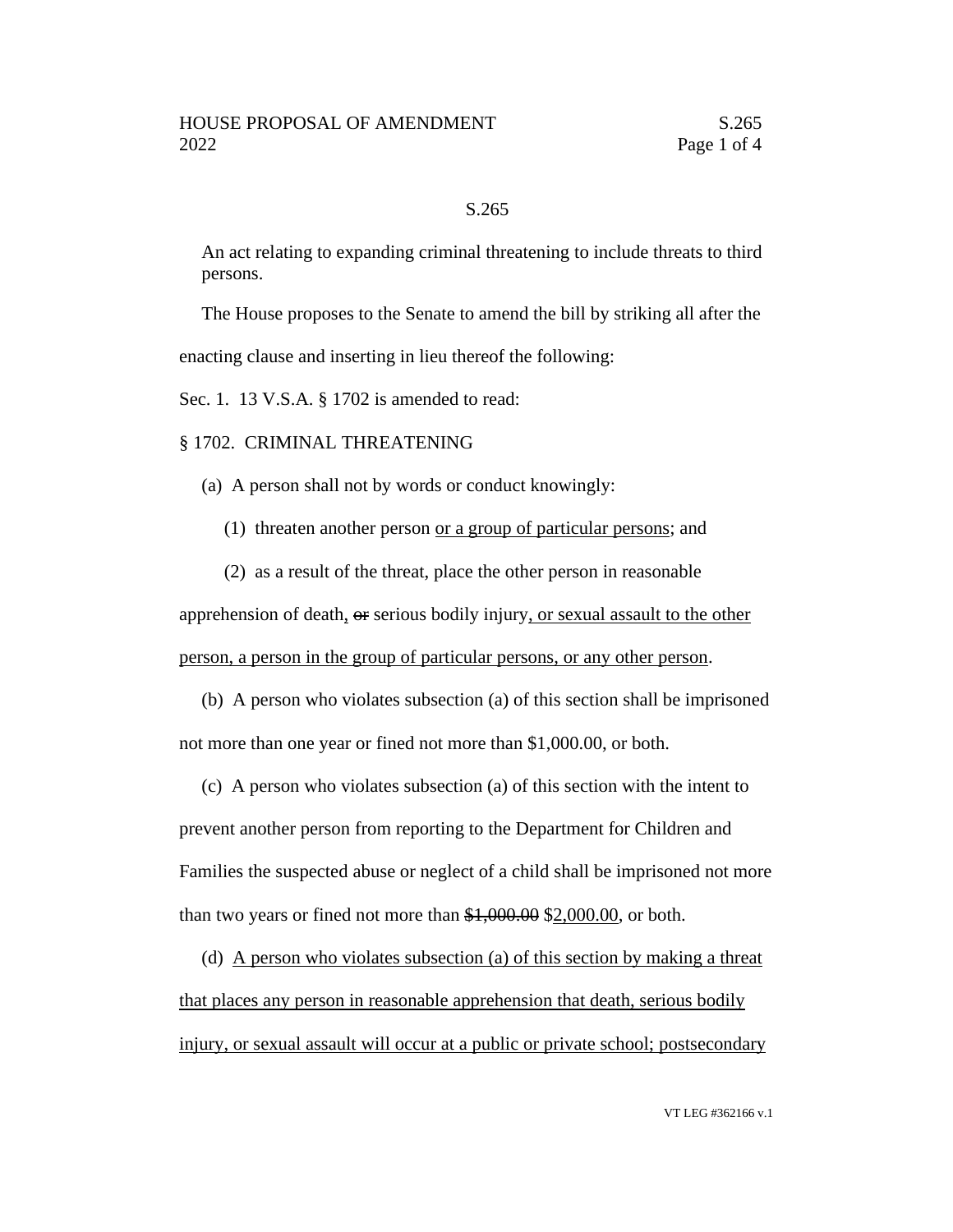education institution; place of worship; polling place during election activities; the Vermont State House; or any federal, State, or municipal building shall be imprisoned not more than two years or fined not more than \$2,000.00, or both.

(e) A person who violates subsection (a) of this section with the intent to terrify, intimidate, or unlawfully influence a person to prevent that person from complying with State laws or rules, State court or administrative orders, or State executive orders shall be imprisoned not more than two years or fined not more than \$2,000.00, or both.

(f) A person who violates subsection (a) of this section with the intent to terrify, intimidate, or unlawfully influence the conduct of a candidate for public office, a public servant, an election official, or a public employee in any decision, opinion, recommendation, vote, or other exercise of discretion taken in capacity as a candidate for public office, a public servant, an election official, or a public employee, or with the intent to retaliate against a candidate for public office, a public servant, an election official, or a public employee for any previous action taken in capacity as a candidate for public office, a public servant, an election official, or a public employee, shall be imprisoned not more than two years or fined not more than \$2,000.00, or both.

(g) As used in this section:

(1) "Serious bodily injury" shall have has the same meaning as in section 1021 of this title.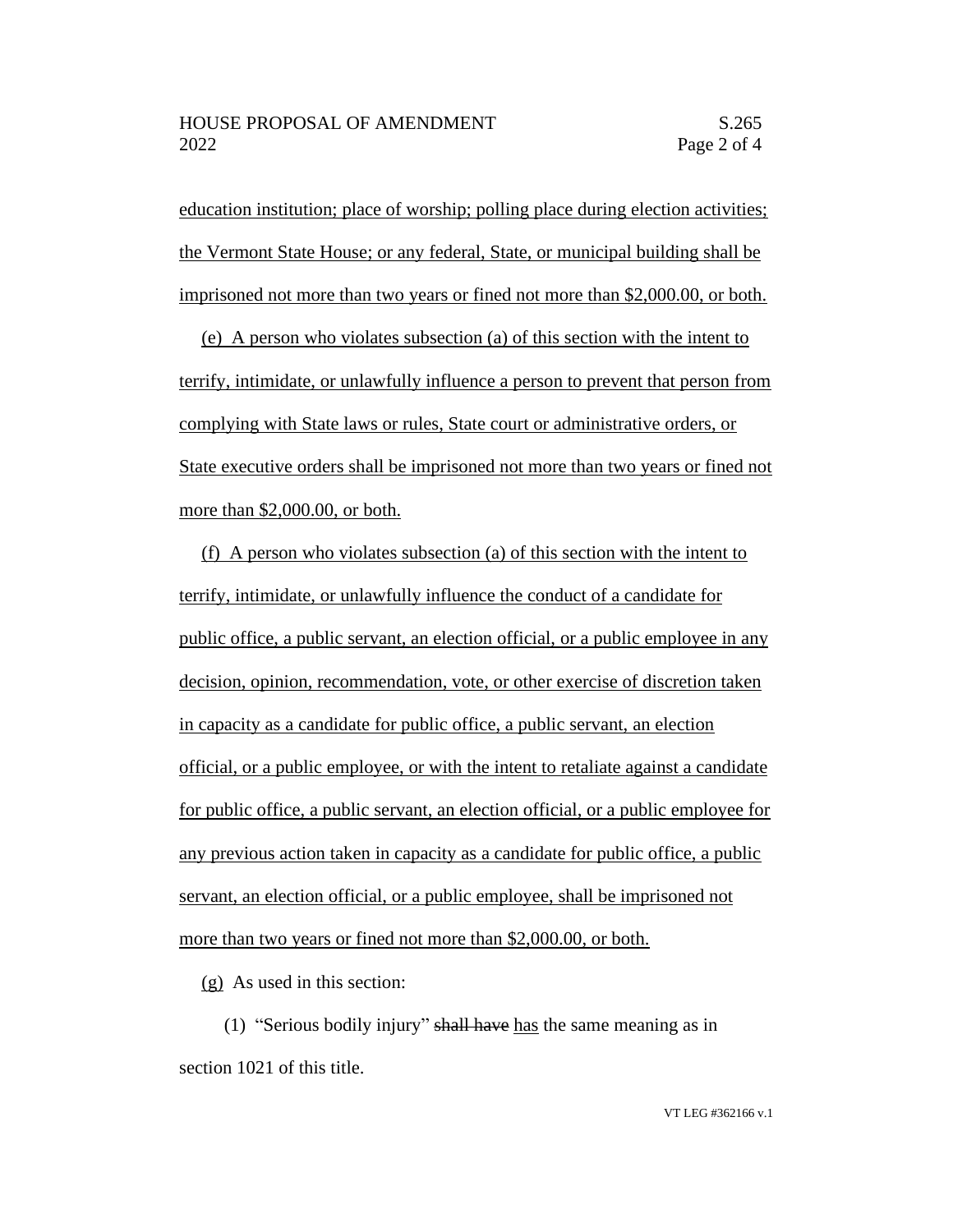(2) "Threat" and "threaten" shall do not include constitutionally protected activity.

(3) "Candidate" has the same meaning as in 17 V.S.A. § 2103.

(4) "Election official" has the same meaning as in 17 V.S.A. § 2455.

(5) "Public employee" means a classified employee within the

Legislative, Executive, or Judicial Branch of the State and any of its political

subdivisions and any employee within a county or local government and any of

the county's or local government's political subdivisions.

(6) "Public servant" has the same meaning as in 17 V.S.A. § 2103.

(7) "Polling place" has the same meaning as described in 17 V.S.A.

chapter 51, subchapter 4.

(8) "Sexual assault" has the same meaning as sexual assault as described in section 3252 of this title.

 $\frac{\left(\frac{e}{h}\right)}{h}$  Any person charged under this section who is under 18 years of age younger than the age identified in 33 V.S.A. § 5201(d) shall be adjudicated as a juvenile delinquent subject to a juvenile proceeding.

(f) It shall be an affirmative defense to a charge under this section that the person did not have the ability to carry out the threat. The burden shall be on the defendant to prove the affirmative defense by a preponderance of the evidence.